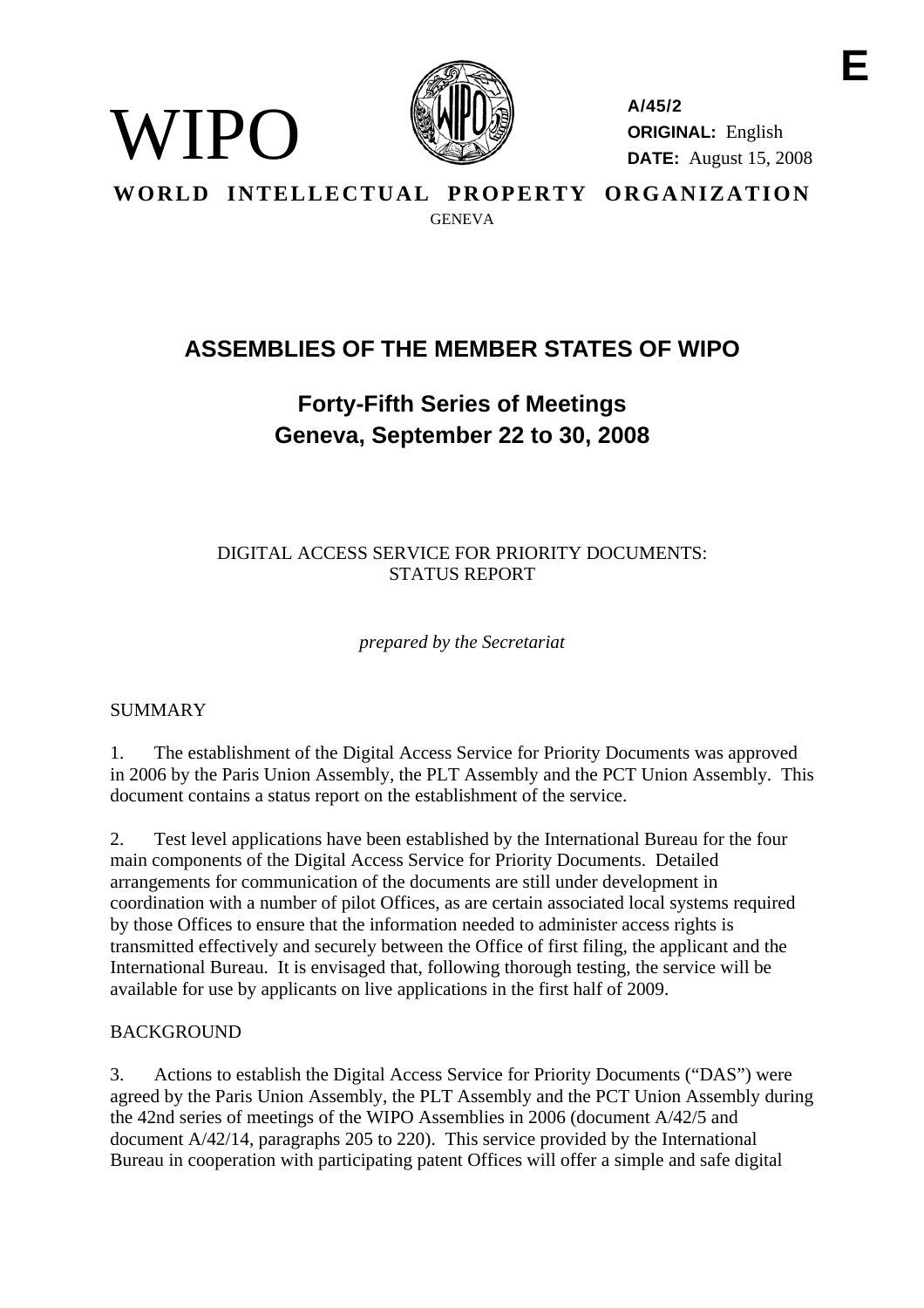alternative to filing paper copies of priority documents with multiple patent Offices. It will enable a patent applicant claiming priority to ask patent Offices of second filing to retrieve a copy of the priority document themselves via the service.

4. The *Ad Hoc* Working Group on the Digital Access Service for Priority Documents, which met twice during 2007, reached agreement on the necessary system architecture, agreed principles and framework provisions, subject to the need for further drafting changes. The results of that work, and progress towards implementation of the new service, were noted during the 43rd series of WIPO Assemblies meetings in 2007 (document A/43/10 and document A/43/16, paragraphs 336 to 339).

### IMPLEMENTATION

5. In paragraph 21 of document A/43/10 it was stated that "a first practical implementation of an operational system for the new service is expected to be in place by the end of the first half of 2008". However, though the main central components of the system have been developed and tested using dummy documents and system messages, further work is needed in cooperation with pilot Offices before the communication components are ready to allow a complete system test. Work on implementation of different aspects of the system has continued along several parallel paths.

6. The International Bureau has established test level applications for the four main central components of the system, comprising:

 (a) A Web portal for applicants to manage and track their priority document exchange activity under DAS. The portal allows an applicant to verify his identity using information provided by the Office of first filing, to indicate which Offices should be permitted access to a priority document, to update certain administrative information, to obtain certificates that a document was made available on a certain date and to see when different Offices have actually accessed a priority document through the system. A demonstration version of this portal is available on PATENTSCOPE<sup>®</sup> at *www.wipo.int/patentscope/en/priority\_documents.* 

 (b) Services enabling the exchange of priority documents under DAS over the PCT (Patent Cooperation Treaty) Electronic Document Interchange (PCT-EDI) system.

 (c) Services enabling the exchange of priority documents under DAS over the Trilateral Document Access (TDA) system.

 (d) Services enabling the administration and monitoring of the DAS system by staff at the International Bureau. These services allow the registration of documents as being accessible to the system and manage all requests by applicants and Offices. Management includes recording all transactions, dealing automatically with most actions and bringing errors which cannot be resolved automatically, such as failures in communication systems, to the attention of an operator. In addition, the service provides for manual changes to be made on behalf of applicants who are not able to use the web portal.

7. These components have been verified and tested together against the provisional requirements of the system and are ready for a complete system test once the various communication arrangements have been finalized as discussed below.